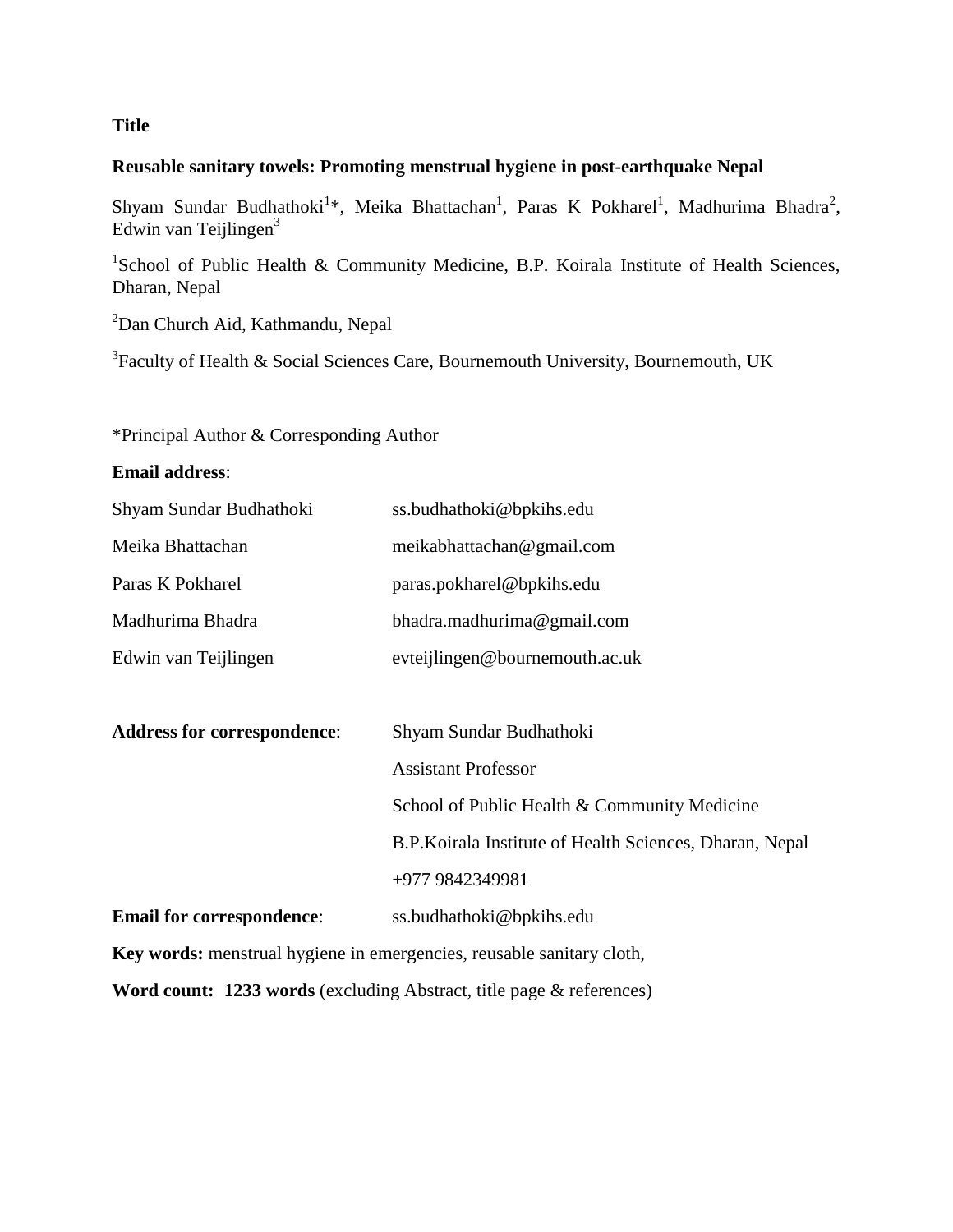## **Abstract:**

It is a normal human tendency to run for their life when an earthquake occurs. Adolescent girls and reproductive age women leave their homes with only the clothes they had on trying to save their own and their families' lives. Immediate disaster relief aid with its (unintentional) lack of gender sensitivity has little or no materials for the appropriate management of menstrual hygiene. The biological needs will not change for these women despite the dire need for basic food, shelter and security. Timely identification and preparation beforehand for appropriate and culturally sensitive techniques and locally available materials that are reusable can help introduce sustainable and acceptable means of management of menstrual hygiene in crisis. The use of reusable sanitary towels is well accepted for menstrual hygiene management in non-disaster situations and is appropriate in post-earthquake relief in Nepal.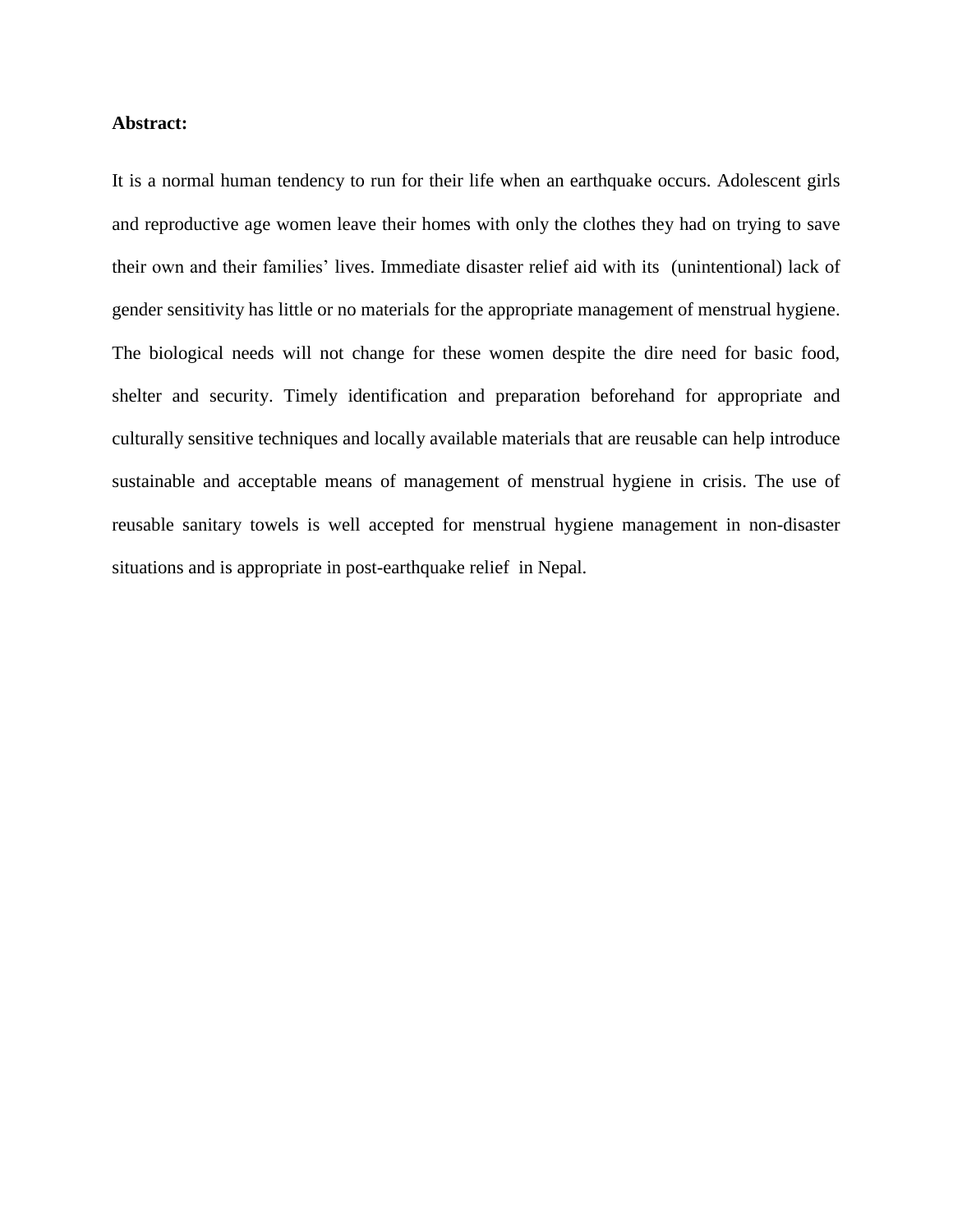## **Introduction**

The heavy earthquake on April  $25<sup>th</sup>$  2015 with a magnitude of 7.8 left thousands of people homeless in Nepal. In the 14 hardest hit rural districts in Nepal more women (55.2%) were affected than men (44.8%). [1]

After the initial search, rescue and first aid more long-term issues came to the forefront. One of these essential needs for women centres on menstrual hygiene needs of the 2 million female survivors, but something which seemed low on the priority list.[2-3] Menstrual hygiene needs are most often overlooked in displaced populations.[4]

## **Menstruation as a taboo**

Women's rights to reproductive health has been reaffirmed by the United Nations as an individual human right's issue.[5] Although various policies and programmes have been implemented with regard to menstrual hygiene, it is still regarded as a cultural taboo in Nepal. Today there are places where silence, shame and stigma surround menstruation and menstrual hygiene suggesting a need for social change and further attention at political level.[6]

Menstruation is considered as dirty by many Nepalese, resulting in women being isolated and prohibited from carrying out rituals (entering temples, attending auspicious occasion) and certain household tasks as they are not permitted toenter the kitchen. This discrimination of untouchability varies among ethnic groups, cultures and communities.[6] The most extreme example practiced in rural western Nepal includes the isolation of women and girls to rudimentary huts outside their homes for the duration of their menstrual cycle (an outlawed practice known as Chaupadi). A girl is kept under surveillance by society and regarded as untouchable from the second to the seventh day of her menses.[7] Since the introduction of a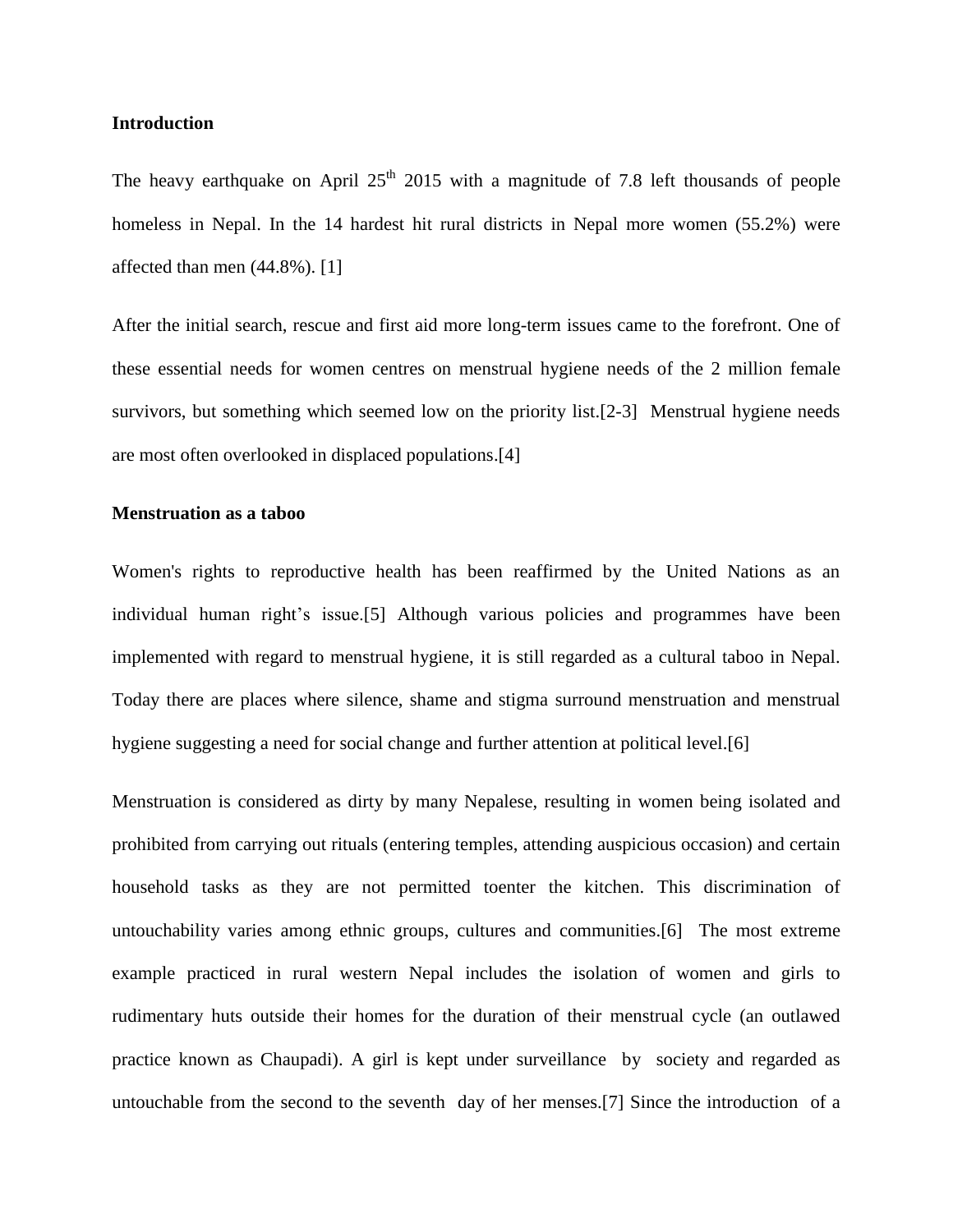law in 2004 on menstrual hygienetraditions sucha s Chaupadi are illegal and with the declaration of it as human rights violation by the Supreme Court, people have become more aware about the need for menstrual hygiene.[6] The earthquake has showed the vulnerability of affected women around menstrual hygiene and highlighted the taboo aspects. This taboo has silenced discussions about the topic in many cultures, as it is considered a strictly private matter that is shameful to discuss.[2]

## **Vulnerability of the menstruating women & adolescent girls**

Menstruation-related problems are some of the issue suffered by women of reproductive age affected by disasters in addition to physical injuries, shortage of food, diseases, malnutrition, unemployment, harassment, crimes, lack of clothing, gender based violence, problem finding fuel wood, eviction from their homes and destruction of their houses.[8] Addressing the immediate needs of the affected people after the earthquake many internal and external development partners supported Nepal through the provision of food, tents, general supplies and medications.

Unfortunately the earthquake has not only dampened the hopes of improving education among females but has also resulted in a vicious cycle of decreased attendance at school during menstruation. Moreover, the earthquake has led to an economic crisis so most women and girls of rural areas do not have sufficient funds to buy pads and/or have access to sanitary products. Those who cannot afford to buy sanitary pads resort to reusing materials such as old rags, leaves and toilet paper. In some instances where these things are not available, they may not use anything at all.[9] Infections such as lower reproductive tract infection (RTIs), urinary tract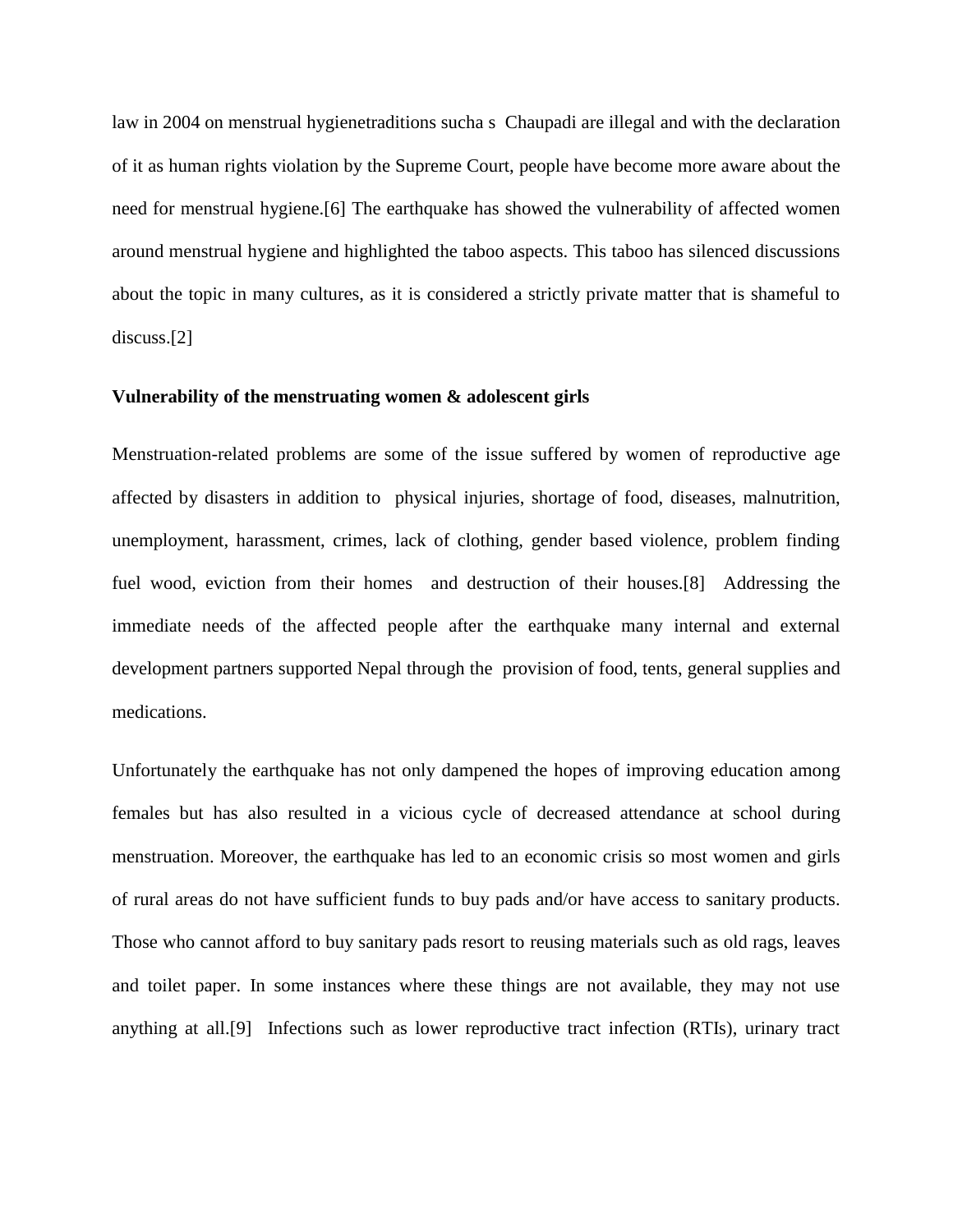infections (UTIs) and adverse pregnancy outcomes can result from the use of unhygienic materials as the ties between menstrual hygiene and reproductive health are strong. [10]

With 82% of females residing in a patriarchal society, with its disparity in education, human rights, socioeconomic status, it reduces women's freedom to choose and decide about their basic needs making them more vulnerable to face challenges that are brought about by disasters.[11]

#### **Women's Hygiene: Need of the Hour in Nepal**

While the government had called for and provided various necessities such as like food, water, tents, and clothes, the biological needs of female survivorsin earthquake-affected areas are under prioritized. Different International Non-Governmental Organisations (INGOs) and Non-Governmental Organisations (NGOs) working to improve reproductive health had been providing disposable sanitary pads. However, using disposable sanitary pads can be a financial and environmental burden especially when proper waste management is not in place.[12] During and immediately after disasters local waste management can a great challenge.

Studies have shown that more than half of adolescent school girls use cloth as menstrual pads in rural and peri-urban areas.[13] Due to increased accessibility and affordability more affluent urban women have switched to commercial sanitary pads.[14] A quarter (25%) of the Nepalese population lives below the poverty line. This highlights the need to focus on economic status during disaster as a packet of 10 pads costs on average US\$1.00 (NRs 60-140), which is more than the daily income of many adults, forcing poor women to resort to other means of protection during menstruation.[15] This is in agreement with a study reporting an overwhelming majority (97%) of women resort to re-usable materials, especially clothes for menstrual hygiene in lowincome countries.[16]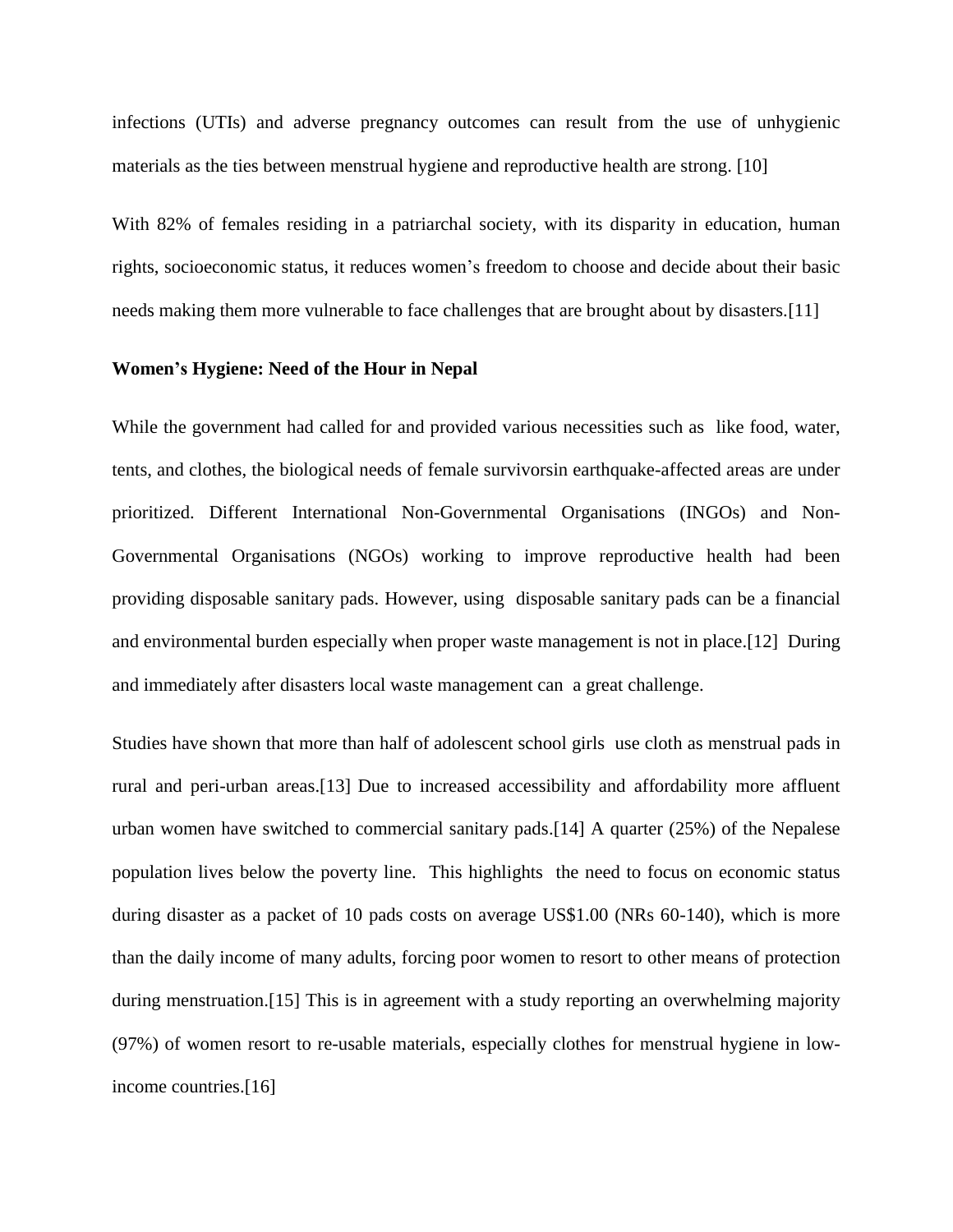At times of disaster (and otherwise as well) it seems reusable sanitary towels are an appropriate solution with materials getting scarce, disrupted market and limited resources. The reusable sanitary towel is appropriate for the displaced population, as it is user friendly, culturally acceptable, available and affordable.[4]

#### **Reusable sanitary towels: Responsibility and Response go hand in hand**

A group of academics working as volunteers in three cities: Kathmandu, Pokhara and Dharan, responded to the neglected need of women and adolescent girls, under a local initiative around Reusable Sanitary Pads (RSP). The local kit contains four pieces of cotton cloth, two undergarments, one bar of soap sealed in a biodegradable bag. Given the availability of water, these were expected to last for a year.[17]

Studies have shown that the reusable sanitary pads initiative has a positive effect on school attendance of adolescent girls and it is a preferred choice. [18] The use of reusable pads in post earthquake Nepal addresses relief needs from an equity angle using a targeted approach, use of local resources, opportunity for local volunteers to make a contribution local needs and minimal or no waste generated. While a sustainable plan is yet to be in place at national level, the reusable sanitary pads initiative addressed some of the immediate needs in a culturally sensitive, technologically appropriate way at a very minimal cost using local resources which is in line with the principle of primary health care.[19] The approaches are not new, however probably due to lack of preparedness the basic needs of women which can be addressed with simple solutions/items have been overlooked.[4] Further research is needed to ensure future disaster preparedness plans cover post-disaster menstrual hygiene.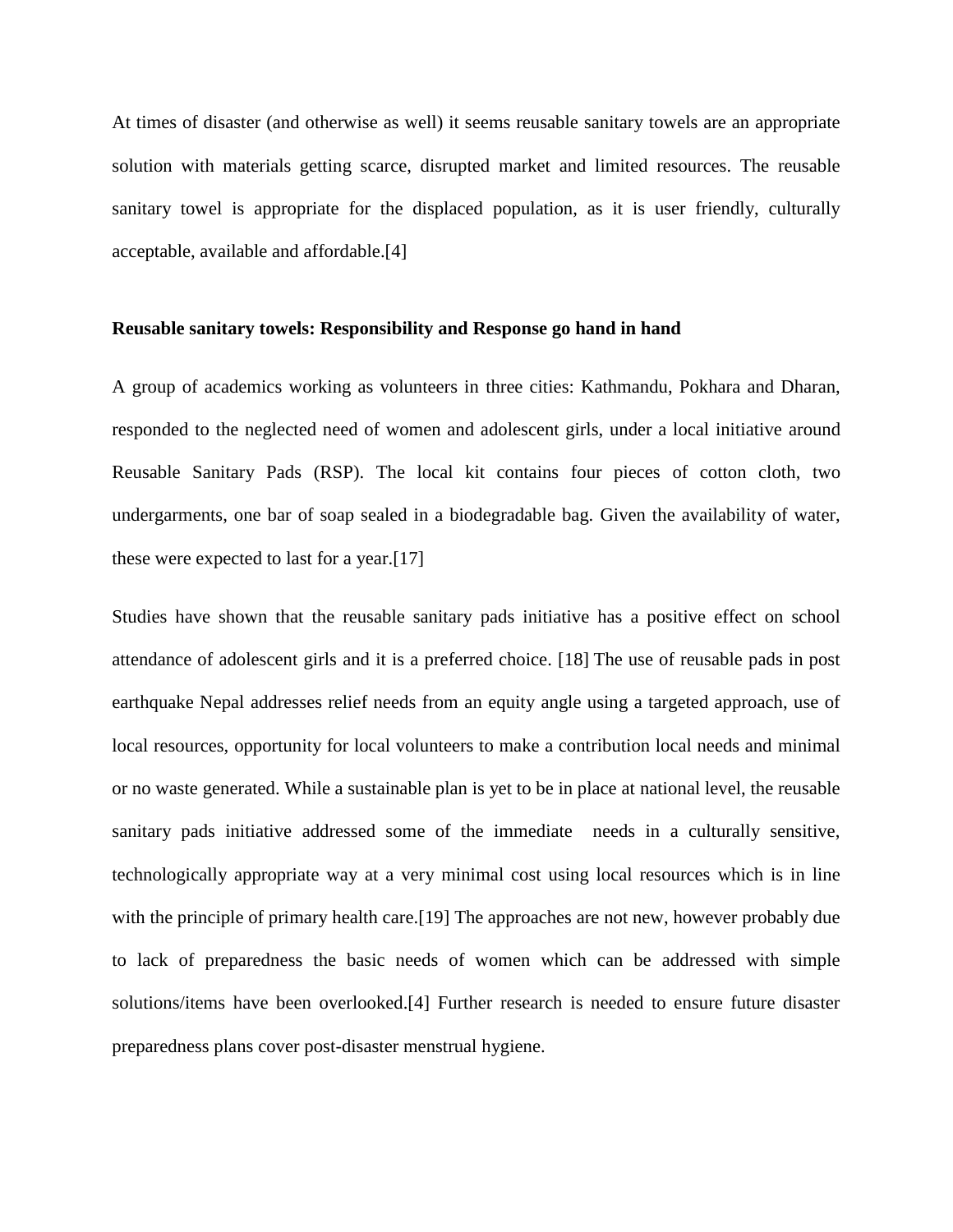## **Conclusion**

Being prepared for natural disasters is the key for minimizing their often devastating effects. Nepal was poorly prepared for the 2015 earthquake despite years of disaster management planning, the post-disaster relief practice was relatively poor. After the immediate searching for survivors and first aid, more mundane issues need urgently addressing, such as issues around menstrual hygiene. Reusable sanitary towels have been recommended for use in displaced populations in the literature. The use of locally available, reusable and biodegradable materials is eco-friendly, empowering, as well as a sustainable and culturally appropriate method for menstrual hygiene management in emergency situations. The current experience in addressing the menstrual hygiene needs reflect that there is a gap in practice even for an intervention that may be readily available, economically viable, socially accepted and culturally appropriate.

#### **Contributor ship statement:**

Shyam Sundar Budhathoki contributed to the conception of the viewpoint, literature review, and writing of various drafts. Meika Bhattachan contributed to the conception, literature review, and editing various drafts. Madhurima Bhadra reviewed and edited various drafts. Paras K Pokharel contributed to conception and reviewed various drafts. Edwin van Teijlingen contributed to reviewed and editedvarious drafts. All authors approved the final manuscript to be submitted for publication.

# **Competing Interests**

There are no competing interests to declare.

## **Funding**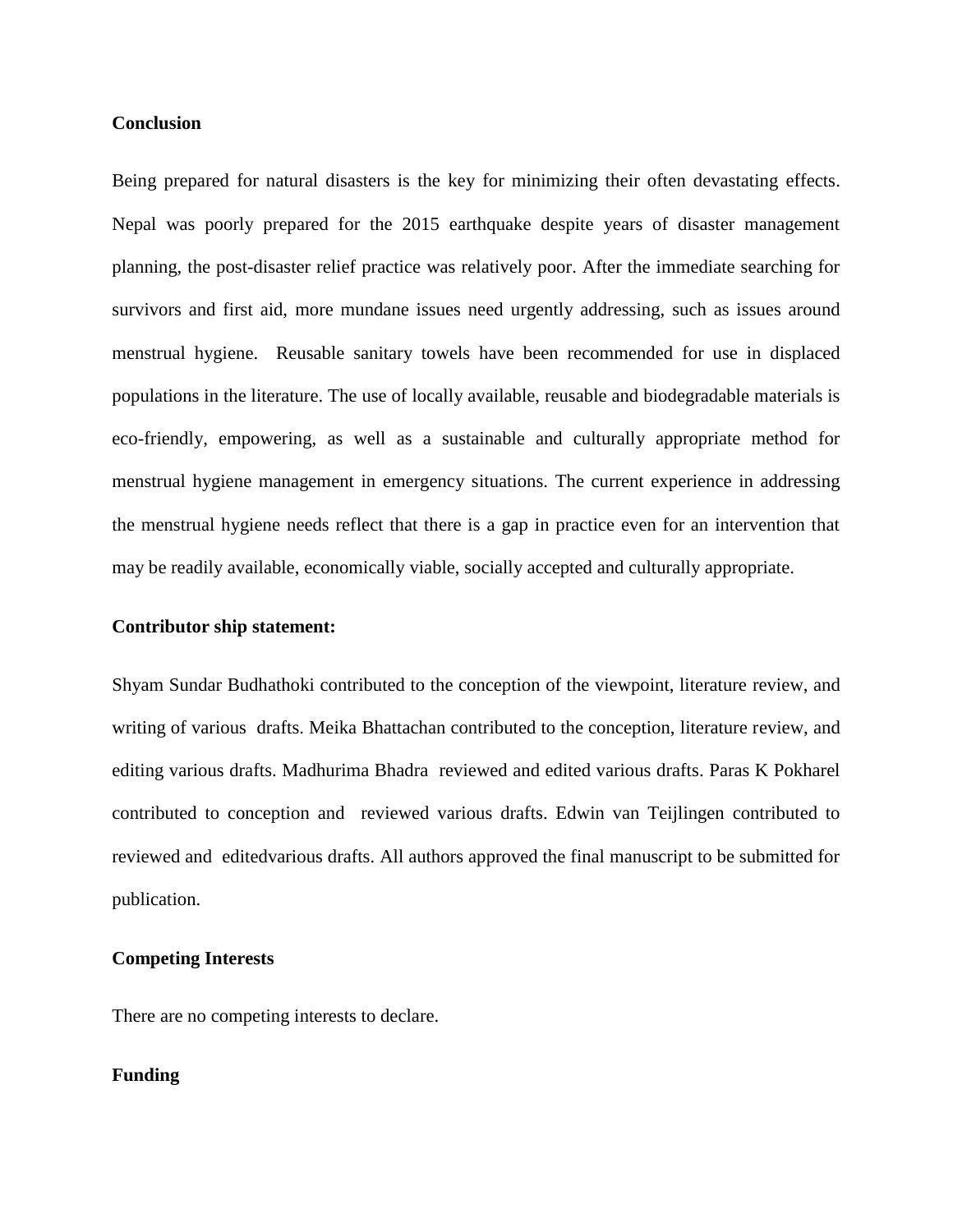No funding was received for writing this manuscript.

### **References:**

- [1] UN Office for the Coordination of Humanitarian Affairs and UN Resident and Humanitarian Coordinator for Nepal, "Nepal: Earthquake 2015 Situation Report No.20 (as of 3 June 2015)," *Reliefweb*, 2015. [Online]. Available: http://reliefweb.int/report/nepal/nepal-earthquake-2015-situation-report-no20-3-june-2015. [Accessed: 07-Oct-2015].
- [2] Thacker, P. "After earthquake in Nepal, sanitary menstruation practice at risk," *New York Times*, 2015. [Online]. Available: http://nytlive.nytimes.com/womenintheworld/2015/05/01/after-earthquake-in-nepalsanitary-menstruation-practices-at-risk/. [Accessed: 15-May-2015].
- [3] Lee, B."Nepal Earthquake : Push For Immediate Relief Leaves Menstrual Hygiene Behind," *International Business Times*, 2015. [Online]. Available: http://www.ibtimes.com/nepal-earthquake-push-immediate-relief-leaves-menstrualhygiene-behind-1905601. [Accessed: 08-May-2015].
- [4] Sommer, M. "Menstrual Hygiene Management in Humanitarian Emergencies: Gaps and Recommendations," *Waterlines*, 31( 1&2), pp. 83–104, 2012.
- [5] United Nations, *Women's Rights are Human Rights*, vol. 14. New York & Geneva: United Nations Human Rights, Office of the High Commissioner, 2014.
- [6] C. Ranabhat, C.-B. Kim, E. H. Choi, A. Aryal, M. B. Park, Y. A. Doh, "Chhaupadi Culture and Reproductive Health of Women in Nepal," *Asia-Pacific J Public*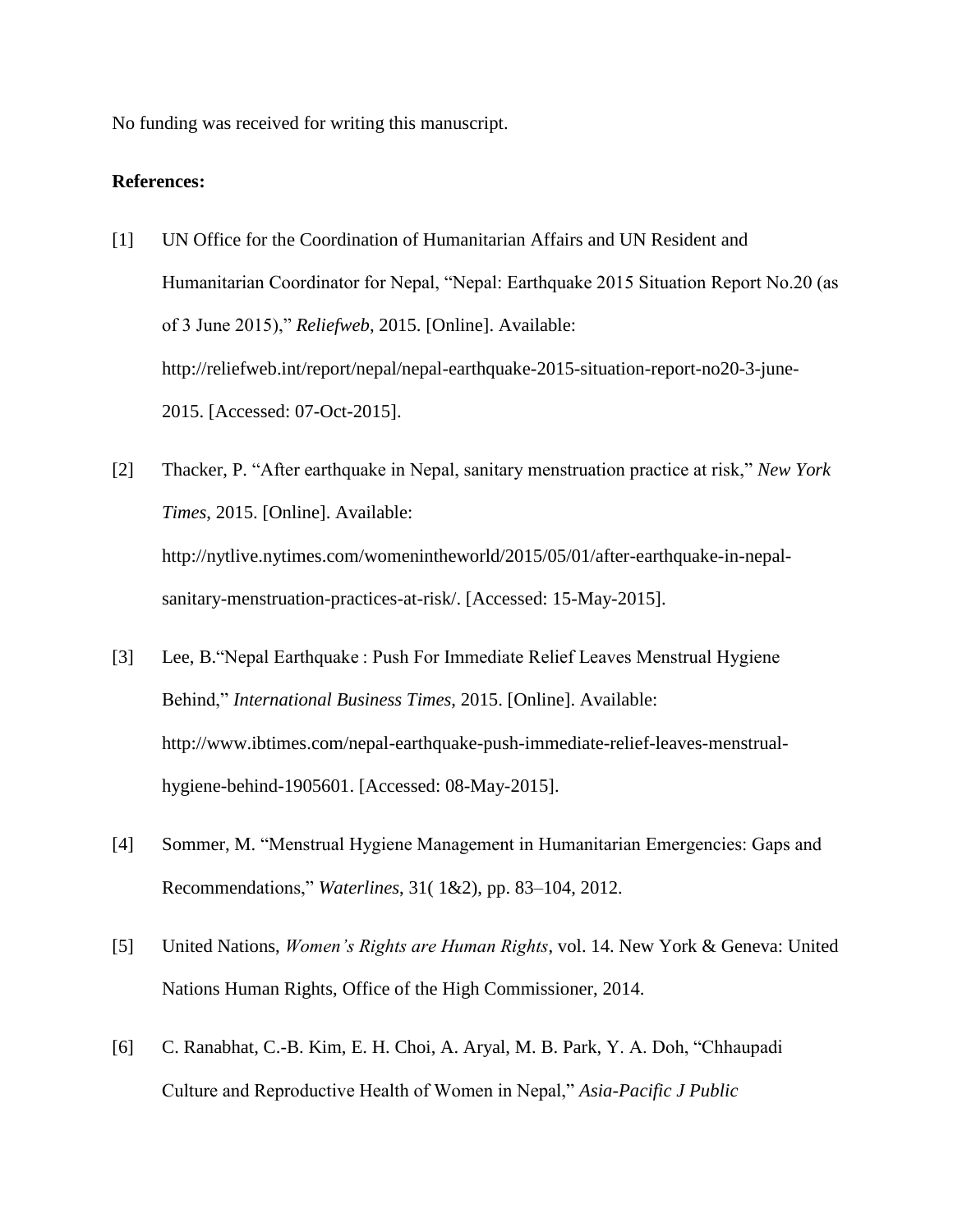*Health*2015;27(7):785–795.

- [7] S. Sanjel, "Gender-based violence: a crucial challenge for public health.," *Kathmandu Univ. Med. J. (KUMJ)*, vol. 11, no. 42, pp. 179–84, 2013.
- [8] A. K. Azad, K. M. Hossain, and M. Nasreen, "Flood-induced vulnerabilities and problems encountered by women in northern Bangladesh," *Int. J. Disaster Risk Sci.*, vol. 4, no. 4, pp. 190–199, 2013.
- [9] Plan International, "Stigmas surrounding menstruation detrimental to girls' future," 2015. [Online]. Available: https://plan-international.org/stigmas-surrounding-menstruationdetrimental-girls%E2%80%99-futures. [Accessed: 10-Nov-2015].
- [10] A. Biran, V. Curtis, O. P. Gautam, K. Greenland, M. S. Islam, W.-P. Schmidt, C. Sijbesma, C. Sumpter, and B. Torondel, "Menstrual Hygiene," in *Background Paper on Measuring WASH and Food Hygiene Practices–Definition of Goals to be Tackled Post 2015 by the Joint Monitoring Programme*, 1st ed., London: London School of Hygiene and Tropical Medicine, 2012, p. 81.
- [11] I. Mahat, "Women's Development in Nepal: The Myth of Empowerment," *Prax. Fletcher J. Int. Dev.*, vol. XVIII, pp. 67–72, 2003.
- [12] S. Jamieson, "Stinking 10,000 tonne pile of rubbish in Great Heck, Yorkshire investigated by Environment Agency," *The Telegraph*, Yorkshire, 06-Oct-2015.
- [13] E. F. Oster and R. L. Thornton, "Menstruation, Sanitary Products and School Attendence: Evidence from a Randomized Evaluation," *NBER Work. Pap. Ser.*, vol. w14853, no. January, pp. 91–100, 2010.